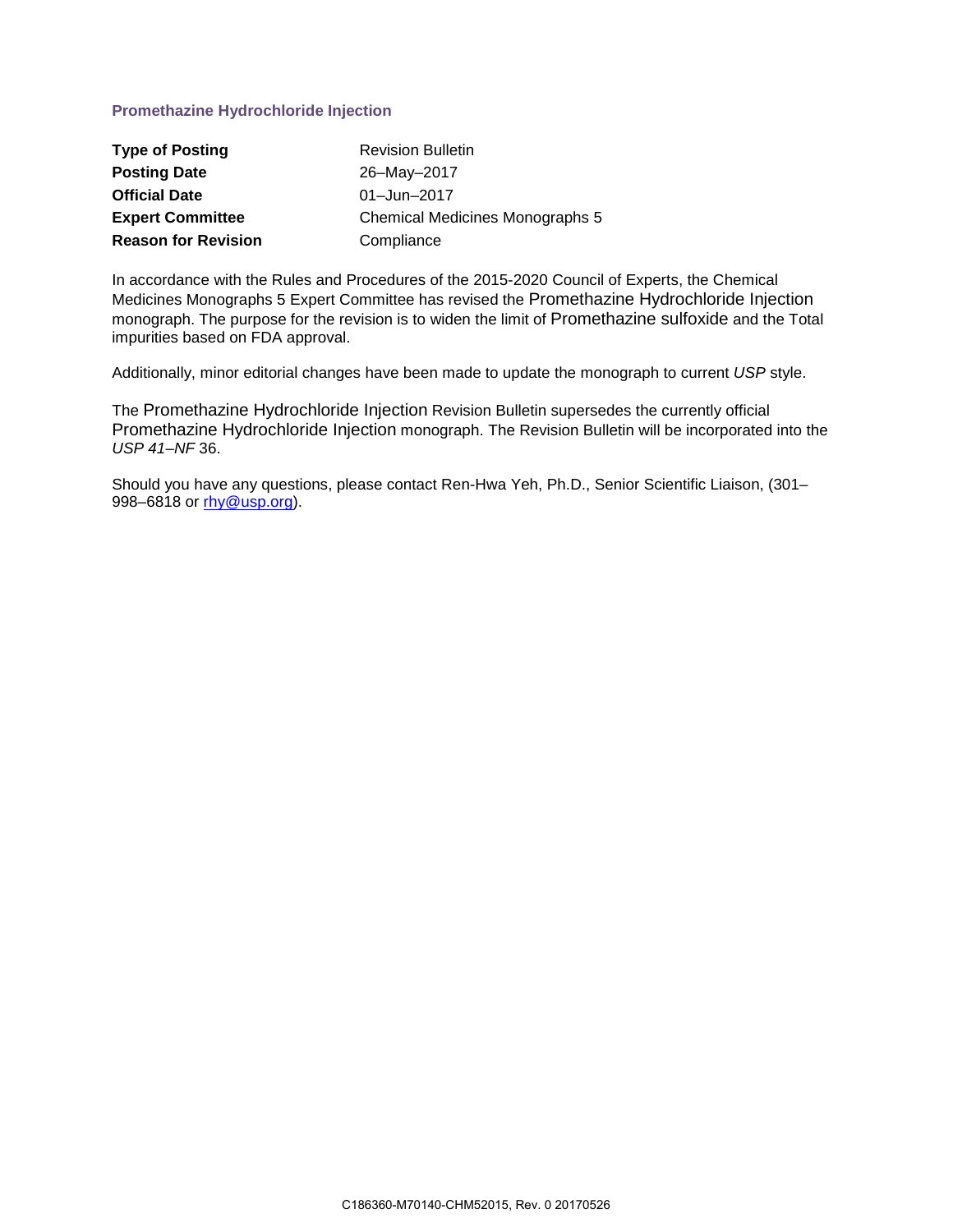# **Promethazine Hydrochloride Injection** *Relative Solution*

- **DEFINITION**<br> **Promethazine Hydrochloride Injection is a sterile solution of**<br> **Promethazine Hydrochloride in Water for Injection. It**<br>
contains NLT 95.0% and NMT 110.0% of the labeled<br>
amount of promethazine hydrochlorid
- $s$ *amples, the Reference Standards, and the solutions con*taining them, by conducting the procedures without de-<br>lay under subdued light or using low-actinic glassware.]<br> $r_y =$  peak response from the Standard solution<br> $r_s =$  peak response from the Standard solution<br> $C_s =$  concentra

- 
- solution corresponds to that of the *Standard solution*, as **Acceptance criteria:** 95.0%–110.0% obtained in the *Assay*.

### • **PROCEDURE**

**Buffer:** 3.7 g/L of ammonium acetate in water **Change to read: Solution A:** Acetonitrile and *Buffer* (30:70) **Mobile phase:** See *Table 1*. • **ORGANIC IMPURITIES**

| Standar<br>zine Hy<br>Compo   | Acetonitrile<br>'%) | <b>Solution A</b><br>'%) | Time<br>(min) |  |  |
|-------------------------------|---------------------|--------------------------|---------------|--|--|
| Sample                        |                     | 100                      |               |  |  |
| zine hy                       | 40                  | 60                       |               |  |  |
| <b>Diluent</b>                |                     | 60                       | 18            |  |  |
| =NOTE]<br>Stand               |                     | 100                      | 18.1          |  |  |
| $\mathbf{C}$ and $\mathbf{C}$ |                     | 100                      |               |  |  |

**Diluent:** 0.1% triethylamine in methanol<br> **System suitability solution:** 1.0 µg/mL each of USP<br>
Promethazine Hydrochloride RS and USP Promethazine<br>
Related Compound B RS in *Diluent*<br> **Suitability requirements**<br>
Related C

**Sample solution:** Nominally 0.05 mg/mL of prometha- **analysis** zine hydrochloride from a volume of Injection in<br>*Diluent* **Sample** 

Calculate the percentage of each degree of each degree of each of system suitability solution, *Standard solution*, and *Sam-* in the portion of Injection taken: *ple solution.* and *Sam-* ple solution. **Possible**  $\left($ s a

*p*<sub>le</sub> solution.]<br> **Chromatographic system**<br>
(See Chromatography (621), System Suitability.)<br>  $P_{U} =$  peak response of each degradation pro

[NOTE—The relative retention times for promethazine and promethazine related compound B are 1.0 and

1.3, respectively.]

**Suitability requirements**

**Resolution:** NLT 5.0 between the promethazine and promethazine related compound B peaks, *System suitability solution*

**Tailing factor:** NMT 2.0, *Standard solution*

$$
Result = (r_U/r_S) \times (C_S/C_U) \times 100
$$

- 
- 
- 
- **IDENTIFICATION**<br>
 **A**. The retention time of the major peak of the *Sample* **IDENTIFICATION**<br>
Hydrochloride RS in the *Standard solution*<br>
(mg/mL)
- solution corresponds to that of the *standard solution*, as<br>
obtained in the *Assay*.<br> **B.** The UV spectrum of the major peak of the *Sample*<br> **B.** The UV spectrum of the major peak of the *Sample*<br>
(mg/mL)<br>
(mg/mL)

## **IMPURITIES ASSAY**

- **Mobile phase, Diluent,** and **Chromatographic sys-Table 1 tem:** Proceed as directed in the *Assay*.
	- **Standard solution:** 1.0 µg/mL each of USP Promethazine Hydrochloride RS and USP Promethazine Related<br>Compound B RS in *Diluent*
	- Sample solution: Nominally 500 µg/mL of promethazine hydrochloride from a volume of Injection in<br>Diluent

[NOTE—Sonication may be used in the preparation of<br>18.1 Standard solution and *Sample solution*.]<br>**21.1 System suitability**<br>**21.1 Sample:** Standard solution

**Relative standard deviation:** NMT 2.0% for promethazine

**Samples:** *Standard solution* and *Sample solution* Calculate the percentage of each degradation product

- 
- 
- (See Chromatography (621), System Suitability.)<br> **Note:** LC<br> **Note:** LC<br> **Note:** LC<br> **Note:** LC<br> **Note:** Column: 30°<br> **Column:** 30°<br> **Column:** 30°<br> **Column:** 4°<br> **Column:** 4°<br> **Column:** 4°<br> **Column:** 4°<br> **Column:** 4°<br> **Co** 
	-
	-